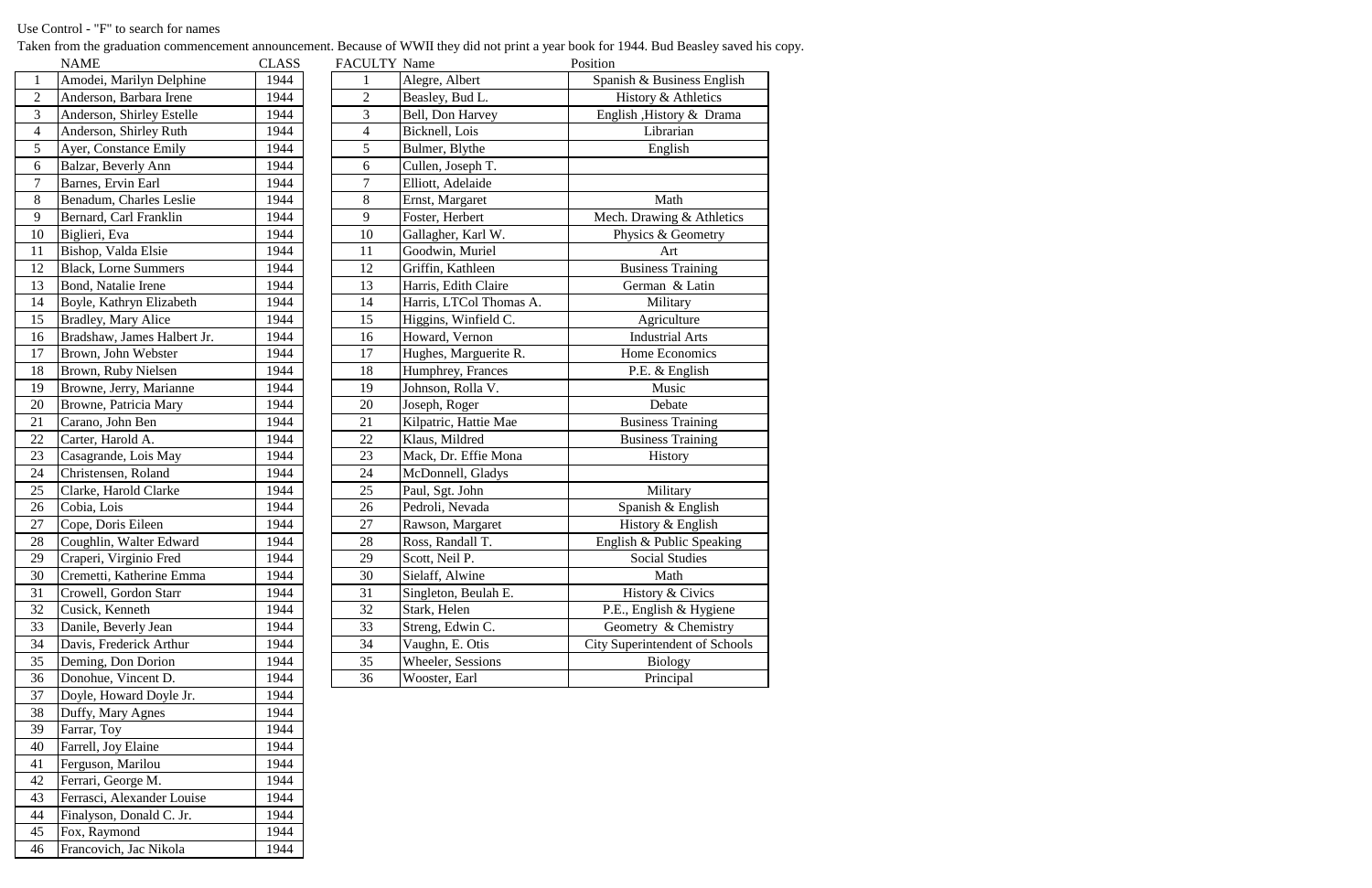| 47 | Frazee, Patricia Andree    | 1944 |
|----|----------------------------|------|
| 48 | Fujii, Fusae               | 1944 |
| 49 | Gardner, Neva Mae          | 1944 |
| 50 | Gardner, Virginia Maxine   | 1944 |
| 51 | Geach, LeRoy Joseph        | 1944 |
| 52 | Gent, Ruth                 | 1944 |
| 53 | Gerrans, Mary Lou          | 1944 |
| 54 | Ginocchio, Norman Nick     | 1944 |
| 55 | Girolamo, Patsy Jane       | 1944 |
| 56 | Glass, Alton Earle Jr.     | 1944 |
| 57 | Golick, Eshter Mae         | 1944 |
| 58 | Gonfiantini, Nello Jr.     | 1944 |
| 59 | Gotberg, Marion Elizabeth  | 1944 |
| 60 | Grant, Verna Beth          | 1944 |
| 61 | Greene, Ruby Flora         | 1944 |
| 62 | Grifantini, Bino           | 1944 |
| 63 | Griffith, Mary Etta        | 1944 |
| 64 | Hall, Carlton F.           | 1944 |
| 65 | Hall, L. Ernest            | 1944 |
| 66 | Hand, Elma Delores         | 1944 |
| 67 | Hanson, Maureen LaRue      | 1944 |
| 68 | Harris, Patricia Ann       | 1944 |
| 69 | Hart, Renee Stefani        | 1944 |
| 70 | Hayner, Cleo Elizabeth     | 1944 |
| 71 | Heath, Billy Jane          | 1944 |
| 72 | Heller, Bonnie Jean        | 1944 |
| 73 | Helmick, James Mason       | 1944 |
| 74 | Herrick, James Felix       | 1944 |
| 75 | Hildebrand, George Robert  | 1944 |
| 76 | Holgate, Nancy Jean        | 1944 |
| 77 | Howery, Alfred Wayne       | 1944 |
| 78 | Huddleston, Jock Edmund    | 1944 |
| 79 | Ibarra, Julia Niceta       | 1944 |
| 80 | Jacobos, Natalie Felice    | 1944 |
| 81 | Jensen, Dawn Ella          | 1944 |
| 82 | Johnson, Noel William      | 1944 |
| 83 | Johnstone, Thelma Le Monde | 1944 |
| 84 | Kellogg, Audrey Lois       | 1944 |
| 85 | Knobbs, Jean Lois          | 1944 |
| 86 | Koocher, Henry Alan        | 1944 |
| 87 | Koster, Corrine Adel       | 1944 |
| 88 | Kraft, Juanita Linnea      | 1944 |
| 89 | Krone, Jeanne Alice        | 1944 |
| 90 | Landers, Jacqueline        | 1944 |
| 91 | Latham, Helen Ruth         | 1944 |
| 92 | Leggett, John Brice        | 1944 |
| 93 | Lemaire, Darrell Bernard   | 1944 |
| 94 | Lenzora, Irene Katilda     | 1944 |
| 95 | Lewis, Dana Brewster       | 1944 |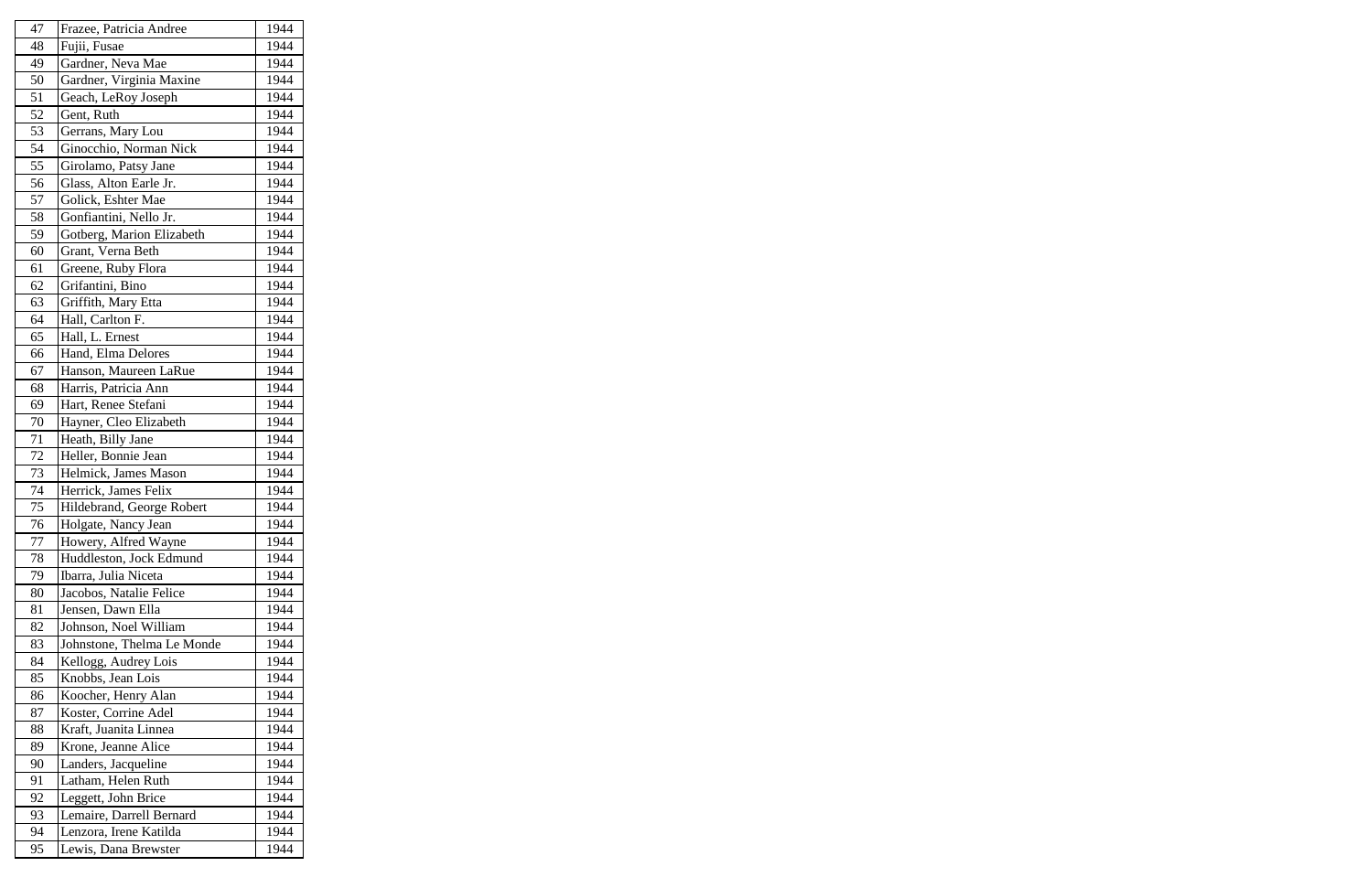| 96  | Livierato, Eli                 | 1944 |
|-----|--------------------------------|------|
| 97  | Lund, Frederick Francis        | 1944 |
| 98  | Lydiard, Mary Joyce            | 1944 |
| 99  | Lyons, Helen Francis           | 1944 |
| 100 | Lyons, Thomas Clarence         | 1944 |
| 101 | Mardis, Jon Lee                | 1944 |
| 102 | Markwell, Joen                 | 1944 |
| 103 | Martinez, Stella Anita         | 1944 |
| 104 | Mayo, Charles S.               | 1944 |
| 105 | McGee, Frederick R.            | 1944 |
| 106 | McGinty, Robert Clarence       | 1944 |
| 107 | McNew, Lois E.                 | 1944 |
| 108 | McQueery, William LeRoy        | 1944 |
| 109 | Menu, Marjorie Jean            | 1944 |
| 110 | Miller, Henry Bohon            | 1944 |
| 111 | Miller, Mary Ellen             | 1944 |
| 112 | Miller, Ray                    | 1944 |
| 113 | Miner, Mary Lue                | 1944 |
| 114 | Miramon, Alfred M.             | 1944 |
| 115 | Missimer, Marian Esther        | 1944 |
| 116 | Mitchell, Roy Stoddard         | 1944 |
| 117 | Mitrovich, Eva Marie           | 1944 |
| 118 | Morgan, Madge Catherine        | 1944 |
| 119 | Morton, Robert William         | 1944 |
| 120 | Munley, Ann Marie              | 1944 |
| 121 | Munn, Richrad Eugene           | 1944 |
| 122 | Mytinger, Robert Eugene        | 1944 |
| 123 | Nielsen, Joyce Winifred        | 1944 |
| 124 | Novakovich, Persida            | 1944 |
| 125 | Nozu, Eunice                   | 1944 |
| 126 | Olin, Justin Sloan Jr.         | 1944 |
| 127 | Orchowski, Joe John            | 1944 |
| 128 | Owen, Margie Jean              | 1944 |
| 129 | Paletti, Bonnie Jean           | 1944 |
| 130 | Paravagna, Anette R.           | 1944 |
| 131 | Pearl, Joan Azalia             | 1944 |
| 132 | Perazzo, George Vincenzo       | 1944 |
| 133 | Percy, Vivian Joyce            | 1944 |
| 134 | Petersen, Jacqueline Christine | 1944 |
| 135 | Pettis, Ethel Anne             | 1944 |
| 136 | Pilkington, Dorothy            | 1944 |
| 137 | Plumm, Mary Louise             | 1944 |
| 138 | Preece, Howard G.              | 1944 |
| 139 | Pringle, Patricia Aileen       | 1944 |
| 140 | Quiriconi, Dareo Mario         | 1944 |
| 141 | Raggio, William John Jr.       | 1944 |
| 142 | Rand, Rachel Susanna           | 1944 |
| 143 | Rankin, Robert John            | 1944 |
| 144 | Rastelli, Joe Martin           | 1944 |